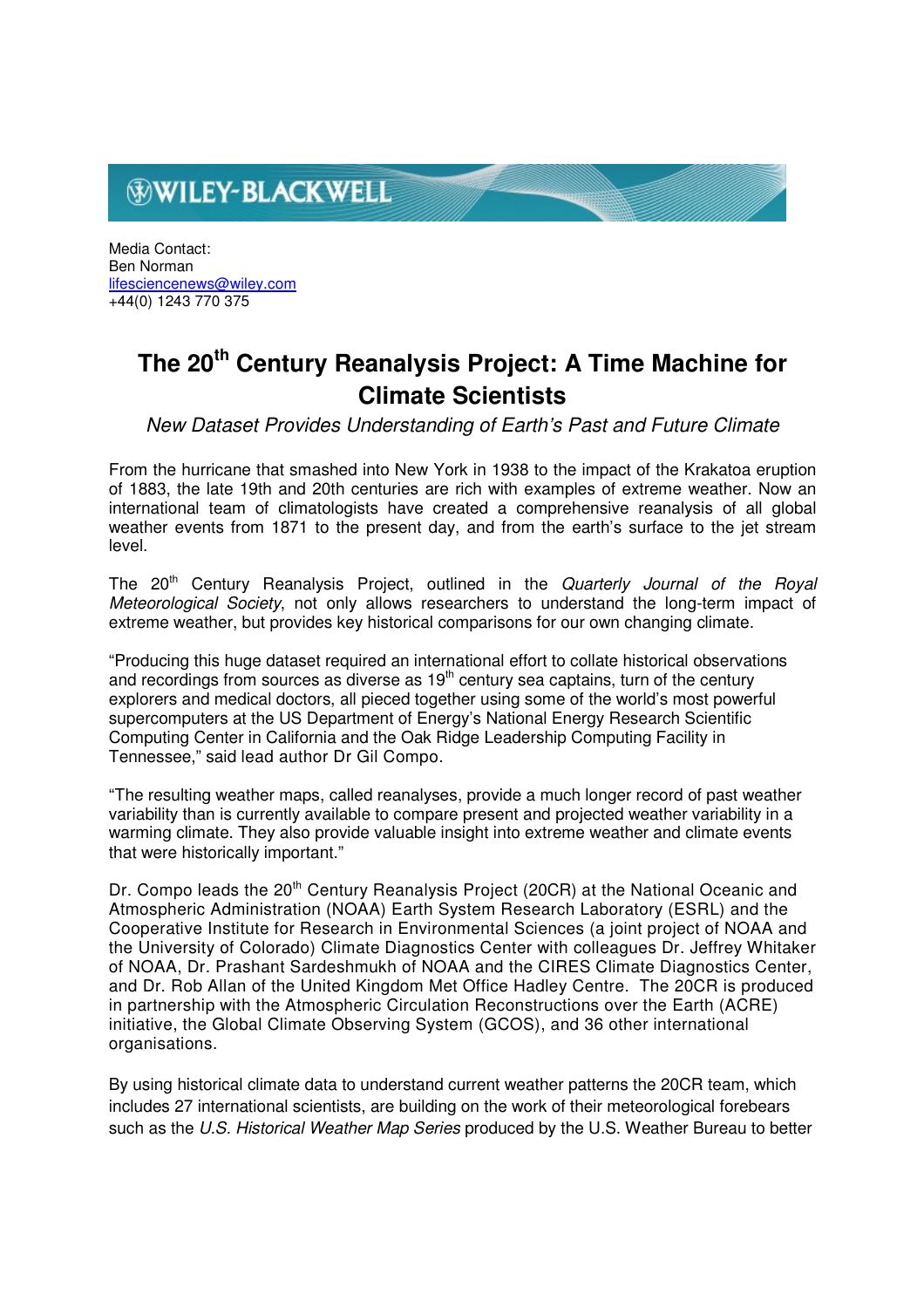understand weather events preceding World War II. However, the 20CR is the first project of its kind to span a full century.

**"**A preliminary version of this project (20CRv1, Compo et al., 2008) spanned the period 1908 to 1958," said Compo. "In this second and complete version (20CRv2), the global atmospheric fields for 1871 to 2008 have been generated. We hope, as Wexler and Tepper of the US Weather Bureau said in 1947, that this project can 'breathe life into a mass of inert data' while providing an indispensable aid to future research."

The 20CR dataset provides the first long-term estimates of global tropospheric variability, weather maps from the Earth's surface to the level of the jet-stream, and of their time-varying quality, from 1871 to the present at 6- hourly temporal and 2° spatial resolutions.

"The new dataset will allow climate scientists to put current weather extremes in a historical perspective and determine how extremes are changing," said Compo. "Just how extreme is the recent European cold wave, for example, or the blizzard in the US Northeast?"

The 20CR dataset also gives a new insight into the weather events that may have misinformed early-century policy decisions, such as the wet period in central North America that led to overestimates of rainfall and over-allocation of water resources in the Colorado River basin in the years before the US Dust Bowl of the 1930's.

"This reanalysis data will enable climate scientists to rigorously evaluate past climate variations compared to climate model simulations, which is critical for building confidence in model projections of regional changes and high-impact, extreme events," concluded Compo. "We hope that this 138 year reanalysis data will enable climate researchers to better address issues such as the range of natural variability of extreme events, including floods, droughts, extratropical cyclones, and cold waves."

This paper is published in the Quarterly Journal of the Royal Meteorological Society. Media wishing to request a copy should contact Lifesciencenews@wiley.com or +44 (0) 1243 770 375

**Meet the Author:** Co-Author Dr Jeffrey Whitaker from NOAA will be available for interview at the American Meteorological Society Conference in Seattle on the 25<sup>th</sup> January. To contact Dr Whitaker email Jeffrey.S.Whitaker@noaa.gov or phone (303) 497-6313

**Full Citation:** Compo. G, Whitaker. J, Sardeshmukh. P, Matsui. N, Allan. R, Yin. X, Gleason. B, Vose. R, Rutledge. G, Bessemoulin. P, Brönnimann. S, Brunet. M, Crouthamel. R, Grant. A, Groisman. P, Jones. P, Kruk. M, A, Kruger, Marshall. G, Maugeri. M, Mok.h, Nordli. Ø , Ross.T, Trigo. R, Wang. X, Woodruff. S, Worley. S, "The Twentieth Century Reanalysis Project," Quarterly Journal of the Royal Meteorological Society, Wiley-Blackwell, 2011, DOI 10.1002/qj.776

This paper is published in the Quarterly Journal of the Royal Meteorological Society, co-edited by Mark Baldwin and John Thuburn. Dr Baldwin will be hosting a "Meet the Editor" session at the American Meteorological Society Conference in Seattle on the 25<sup>th</sup> January at the Wiley-Blackwell stand #112 between 3:00pm and 4:30pm.